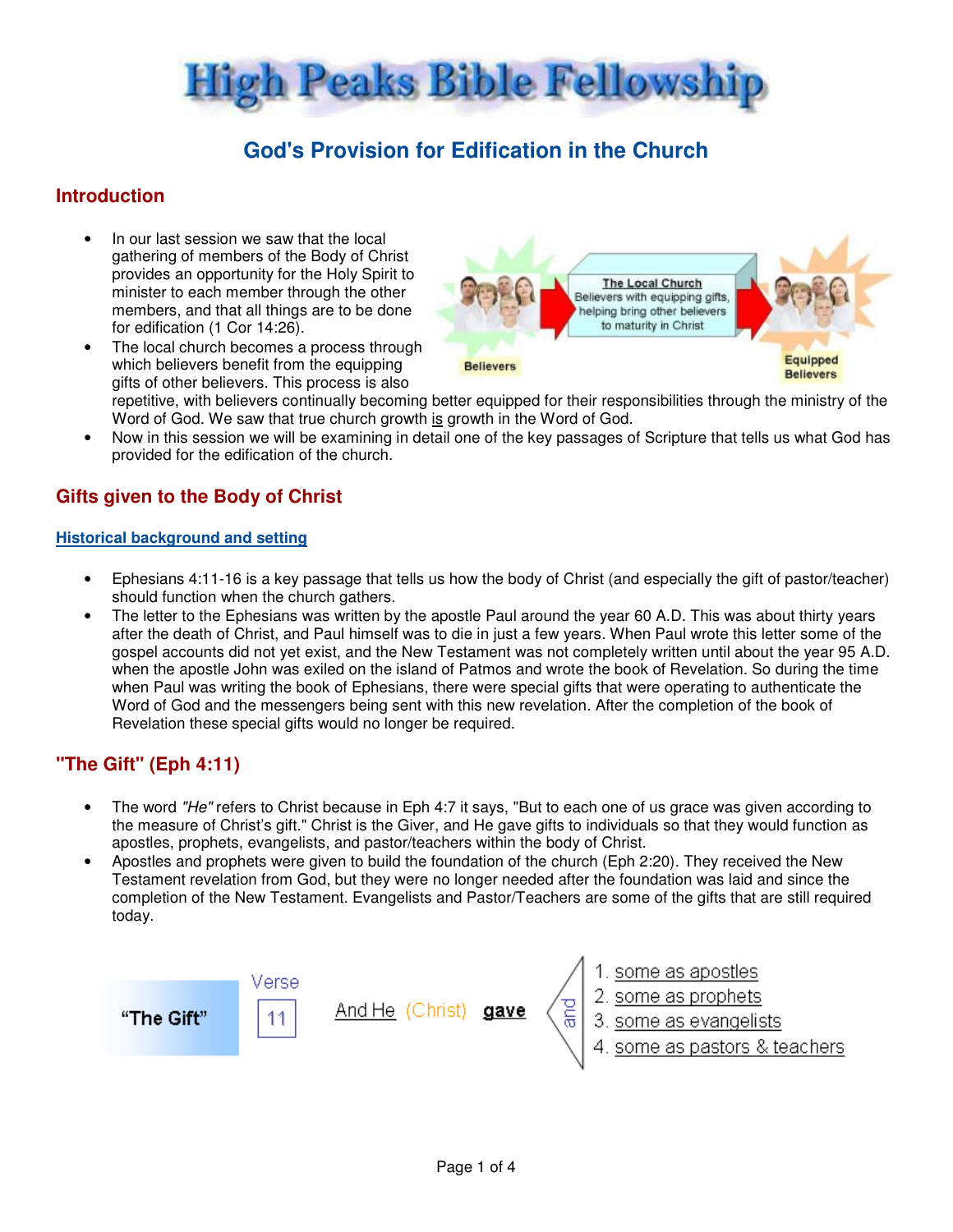# **"The Purpose" (Eph 4:12)**

Why did Christ give these gifts? What did He expect to happen when the believers met together? The word "for" at the beginning of verse twelve is the Greek preposition "pros" which carries the meaning "for the purpose of" --Christ is telling us why He gave us these gifted people.



- The purpose for having these gifted men is "for the equipping of the saints to the work of service, to the building up of the body of Christ." Who is being
- equipped here? The time when the church gathers should be an equipping time, and the "work of ministry" is to be done by believers who have been equipped for service. The pastor/teacher is Christ's equipper to equip the saints to do the work of ministry.
- What is the "work of ministry"? It refers to any of the many responsibilities that each individual believer has in his relationship to God, to other believers, and to non-believers in the world around us.
- The meeting of the church should serve its God-given purpose as an equipping time for the saints. The Body of Christ must be built up so that it can carry on the work of ministry, both within the church and out in the world.



## **"The Measure" (Eph 4:13)**

- How will we know when we have accomplished Christ's purpose for us when we meet? When we all attain to the things in this verse, then we will have accomplished the goal of equipping the saints.
- The first attainment is doctrinal unity -- agreement on the truths of "The Faith" -- which involves a clear knowledge of the body of beliefs that are central to biblical Christianity (Jude 1:3).



- Notice that the details of doctrine were not *secondary* issues to the apostle Paul. Doctrinal agreement is the very basis for biblical unity.
- The second and third *attainments* involve spiritual maturity. This kind of maturity involves growth in our understanding of the truths of God's Word, which leads to an increasing exercise of wisdom and discernment in our attitudes and actions.
- All believers should be growing toward this goal -- we should see clear progress in maturity as a result of the equipping time on Sunday mornings in church. We must all commit to getting ourselves and our families to a place where we can have gifted equippers help us grow to maturity in the faith.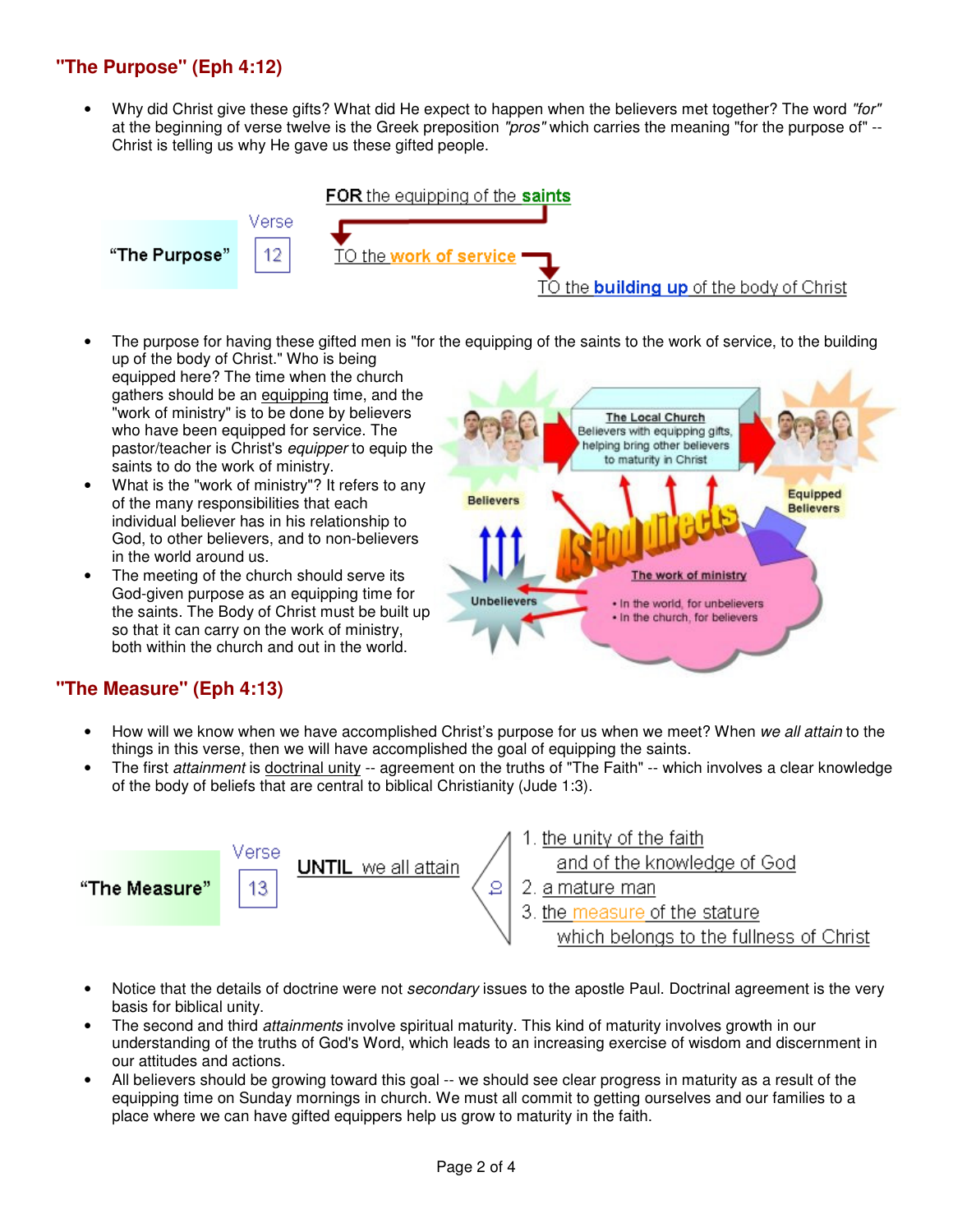# **"The Result" (Eph 4:14)**

#### **The Negative Aspect**

- The phrase "as a result" is a clear marker in the text that tells us what will happen when we fulfill Christ's plan for edification in the church. First, we are no longer to be children  $=$  an infant *(napios)*.
- In the church, if we are properly "equipping the saints" they will no longer be infants who are unable to do anything for themselves -- they will not be little newborn spiritual babes forever.



- Being tossed and carried are good words to describe how you would handle a baby, and they are verbs that imply having no control over one's actions.
- What can prevent us from being affected by forces outside of ourselves? The church must have equippers that do the equipping of the saints. If we are following God's plan to equip the saints, then the saints will become wise and be able to discern truth from error. If the equipping of the saints does not happen then the result will be continual immaturity within the body of Christ.
- While it is a wonderful goal to have the unsaved receive Christ as their Savior, that is not the primary focus of the Sunday morning church service. If the Sunday meeting is focused on producing babies and the church is full of infants, then the leadership has no right to reprimand them for failing to do works of service that are characteristic of mature believers.

#### **The Positive Aspect**

- These verses begin with a contrast word ("but"), so in contrast to what the church should not look like this is what it should look like.
- "Speaking the truth in love" is literally "truthing in love." In order to live the truth we must be equipped to know, understand, and apply the truth through the Word of God.
- The words "grow up" and "building up" are prominently featured as positive results of following this pattern for local church ministry. Ephesians 4:11-16 clearly tells us that if we spend our time on Sunday morning equipping the saints for the work of ministry, then we are promised that we will see the growth of the body.